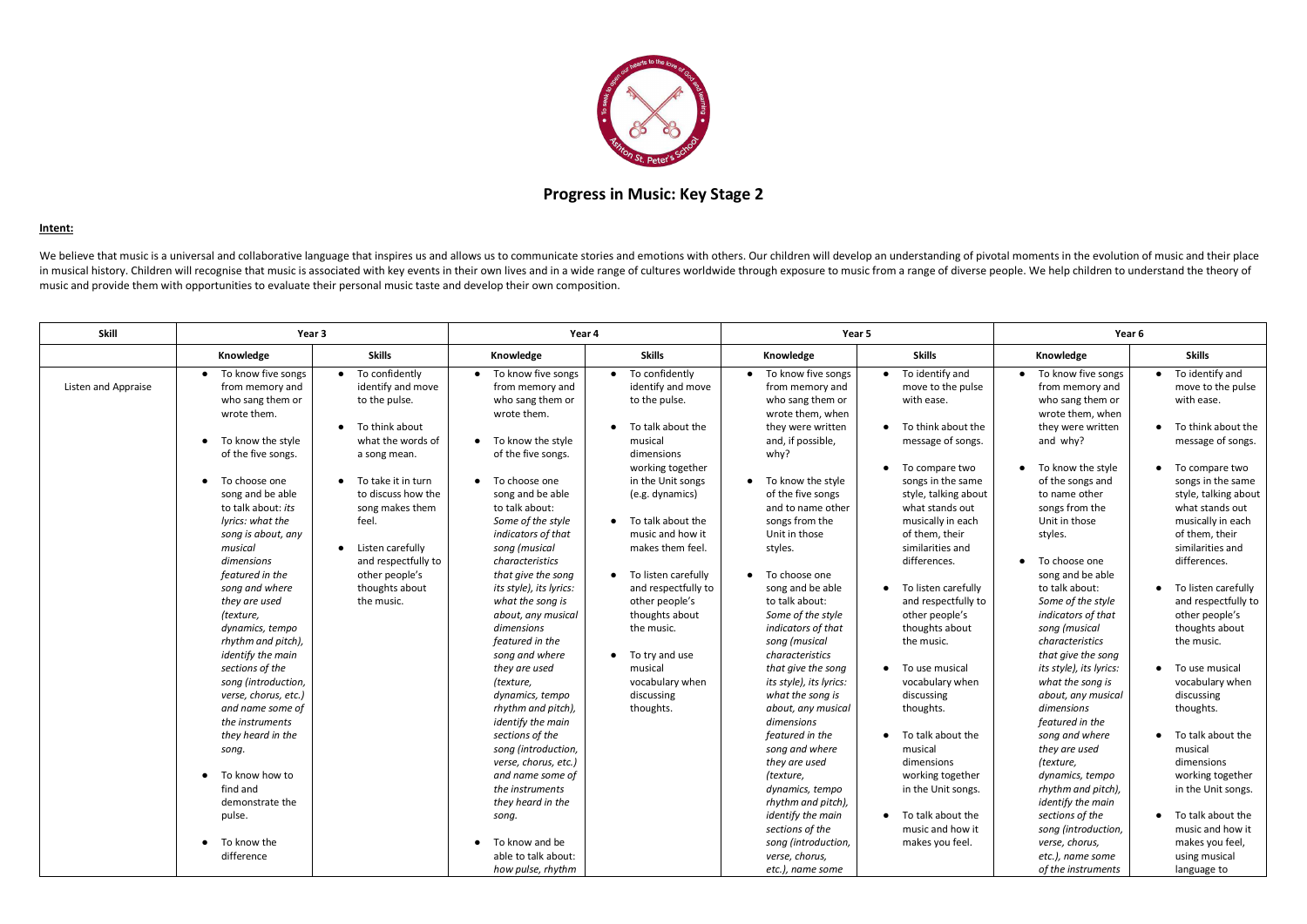|         | between pulse<br>and rhythm.<br>To know how<br>pulse, rhythm and<br>pitch work<br>together to create<br>a song.<br>To know that<br>$\bullet$<br>every piece of<br>music has a<br>pulse/steady beat.<br>To know the<br>$\bullet$<br>difference<br>between a musical<br>question and an<br>answer.                                                                                                              |                                                                                                                                                                                                                                                                                                               | and pitch work<br>together, finding<br>the pulse of the<br>music, rhythm is<br>the long and short<br>patterns over the<br>pulse, know the<br>difference<br>between pulse and<br>rhythm, know that<br>pitch is high and<br>low sounds that<br>create melodies,<br>how to keep the<br>internal pulse, and<br>to understand that<br>musica leadership<br>is creating musical<br>ideas for the group<br>to copy or respond<br>to.                                                                    |                                                                                                                                                                                                                                                                                                                                                               | of the instruments<br>they heard in the<br>song and the<br>historical context<br>of the songs. What<br>else was going on<br>at the time?<br>To know and be<br>able to talk about:<br>how pulse,<br>rhythm, pitch,<br>tempo, dynamics,<br>texture and<br>structure work<br>together and how<br>they connect in a<br>song, how to keep<br>the internal pulse<br>and know that<br>musical leadership<br>is creating musical<br>ideas for the group<br>to copy or respond<br>to. |                                                                                                                                                                                                                                                                                                                                                                                                            |
|---------|---------------------------------------------------------------------------------------------------------------------------------------------------------------------------------------------------------------------------------------------------------------------------------------------------------------------------------------------------------------------------------------------------------------|---------------------------------------------------------------------------------------------------------------------------------------------------------------------------------------------------------------------------------------------------------------------------------------------------------------|--------------------------------------------------------------------------------------------------------------------------------------------------------------------------------------------------------------------------------------------------------------------------------------------------------------------------------------------------------------------------------------------------------------------------------------------------------------------------------------------------|---------------------------------------------------------------------------------------------------------------------------------------------------------------------------------------------------------------------------------------------------------------------------------------------------------------------------------------------------------------|------------------------------------------------------------------------------------------------------------------------------------------------------------------------------------------------------------------------------------------------------------------------------------------------------------------------------------------------------------------------------------------------------------------------------------------------------------------------------|------------------------------------------------------------------------------------------------------------------------------------------------------------------------------------------------------------------------------------------------------------------------------------------------------------------------------------------------------------------------------------------------------------|
| Singing | To know and be<br>$\bullet$<br>able to talk about:<br>singing in a group<br>can be called a<br>choir,<br>a leader or a<br>conductor is a<br>person who the<br>choir or group<br>follows, songs can<br>make you feel<br>different things,<br>singing as part of<br>an ensemble or<br>large group is fun,<br>but that you must<br>listen to each<br>other and to know<br>why you must<br>warm up your<br>voice. | To sing in unison<br>and in simple two-<br>parts.<br>To demonstrate a<br>good singing<br>posture.<br>To follow a leader<br>when singing.<br>To enjoy exploring<br>singing solo.<br>To sing with an<br>awareness of<br>being 'in tune'.<br>To have an<br>awareness of the<br>pulse internally<br>when singing. | To know and be<br>$\bullet$<br>able to talk about:<br>singing in a group<br>can be called a<br>choir,<br>a leader or a<br>conductor is a<br>person who the<br>choir or group<br>follows, songs can<br>make you feel<br>different things,<br>singing as part of<br>an ensemble or<br>large group is fun,<br>but that you must<br>listen to each<br>other, to know<br>how a solo singer<br>makes a thinner<br>texture than a<br>large group, and<br>to know why you<br>must warm up<br>your voice. | To sing in unison<br>and in simple two-<br>parts.<br>To demonstrate a<br>good singing<br>posture.<br>To follow a leader<br>$\bullet$<br>when singing.<br>To enjoy exploring<br>$\bullet$<br>singing solo.<br>To sing with an<br>awareness of<br>being 'in tune'.<br>To rejoin the song<br>if lost.<br>To listen to the<br>$\bullet$<br>group when<br>singing. | To know and<br>$\bullet$<br>confidently sing<br>five songs and<br>their parts from<br>memory, and to<br>sing them with a<br>strong internal<br>pulse.<br>To choose a song<br>and be able to talk<br>about: its main<br>features, singing in<br>unison, the solo,<br>lead vocal, backing<br>vocals or rapping,<br>to know what<br>song is about and<br>the meaning of the<br>lyrics, and to know<br>and explain the<br>importance of<br>warming up your<br>voice.             | To sing in unison<br>and to sing<br>backing vocals.<br>To enjoy singing<br>solo.<br>To listen to the<br>group when<br>singing.<br>To demonstrate a<br>good singing<br>posture.<br>To follow a leader<br>when singing.<br>To experience<br>rapping and solo<br>singing.<br>To listen to each<br>other and be<br>aware of how you<br>fit into the group.<br>To sing with<br>awareness of<br>being "in tune". |

| they heard in the<br>song and the<br>historical context<br>of the songs. What<br>else was going on<br>at the time,<br>musically and<br>historically? Know<br>and talk about the<br>fact that we each<br>have a musical<br>identity.                                                                                              | describe the<br>music.                                                                                                    |
|----------------------------------------------------------------------------------------------------------------------------------------------------------------------------------------------------------------------------------------------------------------------------------------------------------------------------------|---------------------------------------------------------------------------------------------------------------------------|
| To know and be<br>able to talk about:<br>how pulse,<br>rhythm, pitch,<br>tempo, dynamics,<br>texture and<br>structure work<br>together and how<br>they connect in a<br>song, how to keep<br>the internal pulse<br>and know that<br>musical leadership<br>is creating musical<br>ideas for the group<br>to copy or respond<br>to. |                                                                                                                           |
| To know and<br>confidently sing<br>five songs and<br>their parts from<br>memory, and to<br>sing them with a<br>strong internal<br>pulse.                                                                                                                                                                                         | To sing in unison<br>and to sing<br>backing vocals.<br>To demonstrate a<br>good singing<br>posture.<br>To follow a leader |
| To know about the<br>style of the songs<br>so you can<br>represent the<br>feeling and<br>context to your<br>audience.                                                                                                                                                                                                            | when singing.<br>To experience<br>rapping and solo<br>singing.<br>To listen to each<br>other and be                       |
| To choose a song<br>and be able to talk<br>about: its main<br>features, singing in<br>unison, the solo,<br>lead vocal, backing<br>vocals or rapping,<br>to know what<br>song is about and<br>the meaning of the<br>lyrics, and to know<br>and explain the<br>importance of<br>warming up your<br>voice.                          | aware of how you<br>fit into the group.<br>To sing with<br>awareness of<br>being 'in tune'.                               |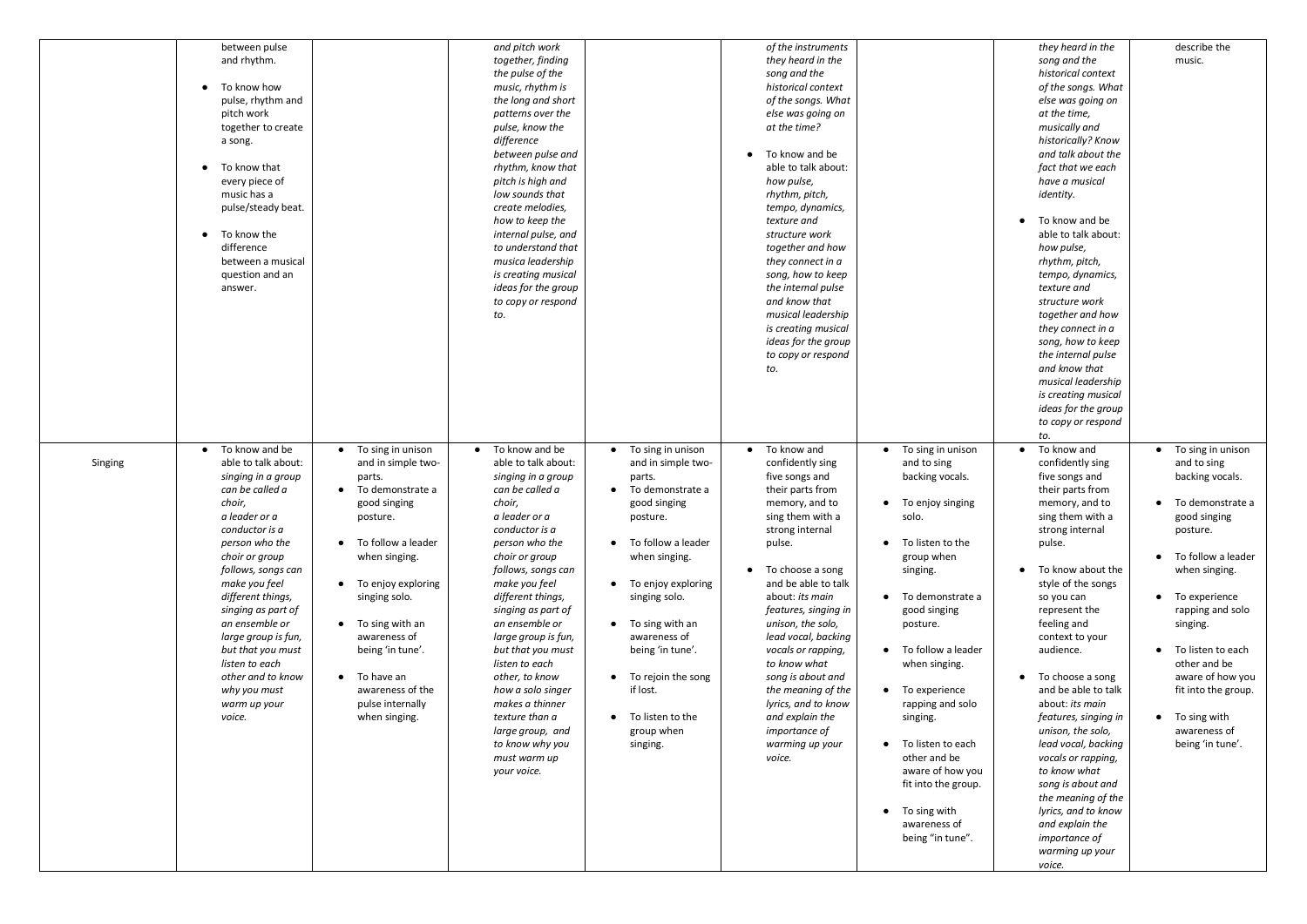| To know and be<br>able to talk about<br>Instruments<br>the instruments<br>used in class (a<br>glockenspiel.                                                                                                                                                                                                                                   | To treat<br>$\bullet$<br>instruments<br>carefully and with<br>respect.<br>Play any one, or all<br>of four,<br>differentiated<br>parts on a tuned<br>instrument (a one-<br>note, simple or<br>medium part or<br>the melody of the<br>song) from<br>memory or using<br>notation.<br>To rehearse and<br>perform their part<br>within the context<br>of the Unit song.<br>To listen to and<br>follow musical<br>instructions from a<br>leader.                                                           | $\bullet$ To know and be<br>able to talk about<br>the instruments<br>used in class (a<br>glockenspiel.<br>To know and be<br>able to talk about<br>other instruments<br>they might play or<br>be played in a<br>band or orchestra<br>or by their friends.                                                                                    | • To treat<br>instruments<br>carefully and with<br>respect.<br>Play any one, or all<br>of four,<br>differentiated<br>parts on a tuned<br>instrument (a one-<br>note, simple or<br>medium part or<br>the melody of the<br>song) from<br>memory or using<br>notation.<br>To rehearse and<br>perform their part<br>within the context<br>of the Unit song.<br>To listen to and<br>follow musical<br>instructions from a<br>leader.<br>• To experience<br>leading the playing<br>by making sure<br>everyone plays in<br>the playing section | To know and be<br>$\bullet$<br>able to talk about:<br>different ways of<br>writing music<br>down (staff<br>notation,<br>symbols), the<br>notes C, D, E, F, G,<br>$A, B + C$ on the<br>treble stave, and<br>the instruments<br>they might play or<br>be played in a<br>band or orchestra<br>or by their friends.                                                                                                                                           | To play a musical<br>instrument with<br>the correct<br>technique within<br>the context of the<br>Unit song.<br>To select and learn<br>an instrumental<br>part that matches<br>their musical<br>challenge, using<br>one of the<br>differentiated<br>parts - a one-note,<br>simple or medium<br>part or the melody<br>of the song from<br>memory or using<br>notation.<br>To rehearse and<br>perform their part<br>within the context<br>of the Unit song.<br>To listen to and<br>follow musical<br>instructions from a<br>leader.<br>To lead a rehearsal | • To know and be<br>able to talk about:<br>different ways of<br>writing music<br>down (staff<br>notation,<br>symbols), the<br>notes C, D, E, F, G,<br>$A, B + C$ on the<br>treble stave, and<br>the instruments<br>they might play or<br>be played in a<br>band or orchestra<br>or by their friends.                                                                                                                                           | To play a musical<br>instrument with<br>the correct<br>technique within<br>the context of the<br>Unit song.<br>To select and learn<br>an instrumental<br>part that matches<br>their musical<br>challenge, using<br>one of the<br>differentiated<br>parts - a one-note,<br>simple or medium<br>part or the melody<br>of the song from<br>memory or using<br>notation.<br>To rehearse and<br>perform their part<br>within the context<br>of the Unit song.<br>To listen to and<br>follow musical<br>instructions from a<br>leader.<br>To lead a rehearsal |
|-----------------------------------------------------------------------------------------------------------------------------------------------------------------------------------------------------------------------------------------------------------------------------------------------------------------------------------------------|------------------------------------------------------------------------------------------------------------------------------------------------------------------------------------------------------------------------------------------------------------------------------------------------------------------------------------------------------------------------------------------------------------------------------------------------------------------------------------------------------|---------------------------------------------------------------------------------------------------------------------------------------------------------------------------------------------------------------------------------------------------------------------------------------------------------------------------------------------|-----------------------------------------------------------------------------------------------------------------------------------------------------------------------------------------------------------------------------------------------------------------------------------------------------------------------------------------------------------------------------------------------------------------------------------------------------------------------------------------------------------------------------------------|-----------------------------------------------------------------------------------------------------------------------------------------------------------------------------------------------------------------------------------------------------------------------------------------------------------------------------------------------------------------------------------------------------------------------------------------------------------|---------------------------------------------------------------------------------------------------------------------------------------------------------------------------------------------------------------------------------------------------------------------------------------------------------------------------------------------------------------------------------------------------------------------------------------------------------------------------------------------------------------------------------------------------------|------------------------------------------------------------------------------------------------------------------------------------------------------------------------------------------------------------------------------------------------------------------------------------------------------------------------------------------------------------------------------------------------------------------------------------------------|---------------------------------------------------------------------------------------------------------------------------------------------------------------------------------------------------------------------------------------------------------------------------------------------------------------------------------------------------------------------------------------------------------------------------------------------------------------------------------------------------------------------------------------------------------|
| To know and be<br>able to talk about:<br>Composition<br>a composition is<br>music that is<br>created by you<br>and kept in some<br>way. It's like<br>writing a story. It<br>can be played or<br>performed again<br>to your friends.<br>There are different<br>ways of recording<br>compositions<br>(letter names,<br>symbols, audio,<br>etc.) | To help create at<br>least one simple<br>melody using one,<br>three or five<br>different notes.<br>To plan and create<br>a section of music<br>that can be<br>performed within<br>the context of the<br>unit song.<br>• To talk about how<br>it was created.<br>• To listen to and<br>reflect upon the<br>developing<br>composition and<br>make musical<br>decisions about<br>pulse, rhythm,<br>pitch, dynamics<br>and tempo.<br>To record the<br>$\bullet$<br>composition in any<br>way appropriate | To know and be<br>$\bullet$<br>able to talk about:<br>a composition is<br>music that is<br>created by you<br>and kept in some<br>way. It's like<br>writing a story. It<br>can be played or<br>performed again<br>to your friends.<br>There are different<br>ways of recording<br>compositions<br>(letter names,<br>symbols, audio,<br>etc.) | of the song.<br>• To help create at<br>least one simple<br>melody using one,<br>three or five<br>different notes.<br>• To plan and create<br>a section of music<br>that can be<br>performed within<br>the context of the<br>unit song.<br>• To talk about how<br>it was created.<br>• To listen to and<br>reflect upon the<br>developing<br>composition and<br>make musical<br>decisions about<br>pulse, rhythm,<br>pitch, dynamics<br>and tempo.<br>• To record the<br>composition in any<br>way appropriate                           | To know and be<br>$\bullet$<br>able to talk about:<br>a composition is<br>music that is<br>created by you<br>and kept in some<br>way. It's like<br>writing a story. It<br>can be played or<br>performed again<br>to your friends. A<br>composition has<br>pulse, rhythm and<br>pitch that work<br>together and are<br>shaped by tempo,<br>dynamics, texture<br>and structure.<br>Notation:<br>recognise the<br>connection<br>between sound<br>and symbol. | session.<br>To create simple<br>melodies using up<br>to five different<br>notes and simple<br>rhythms that work<br>musically with the<br>style of the Unit<br>song.<br>To explain the<br>keynote or home<br>note and the<br>structure of the<br>melody.<br>To listen to and<br>reflect upon the<br>developing<br>composition and<br>make musical<br>decisions about<br>how the melody<br>connects with the<br>song.<br>To record the<br>composition in any<br>way appropriate<br>that recognises                                                        | • To know and be<br>able to talk about:<br>a composition is<br>music that is<br>created by you<br>and kept in some<br>way. It's like<br>writing a story. It<br>can be played or<br>performed again<br>to your friends. A<br>composition has<br>pulse, rhythm and<br>pitch that work<br>together and are<br>shaped by tempo,<br>dynamics, texture<br>and structure.<br>Notation:<br>recognise the<br>connection<br>between sound<br>and symbol. | session.<br>To create simple<br>melodies using up<br>to five different<br>notes and simple<br>rhythms that work<br>musically with the<br>style of the Unit<br>song.<br>$\bullet$ To explain the<br>keynote or home<br>note and the<br>structure of the<br>melody.<br>• To listen to and<br>reflect upon the<br>developing<br>composition and<br>make musical<br>decisions about<br>how the melody<br>connects with the<br>song.<br>To record the<br>composition in any<br>way appropriate<br>that recognises                                            |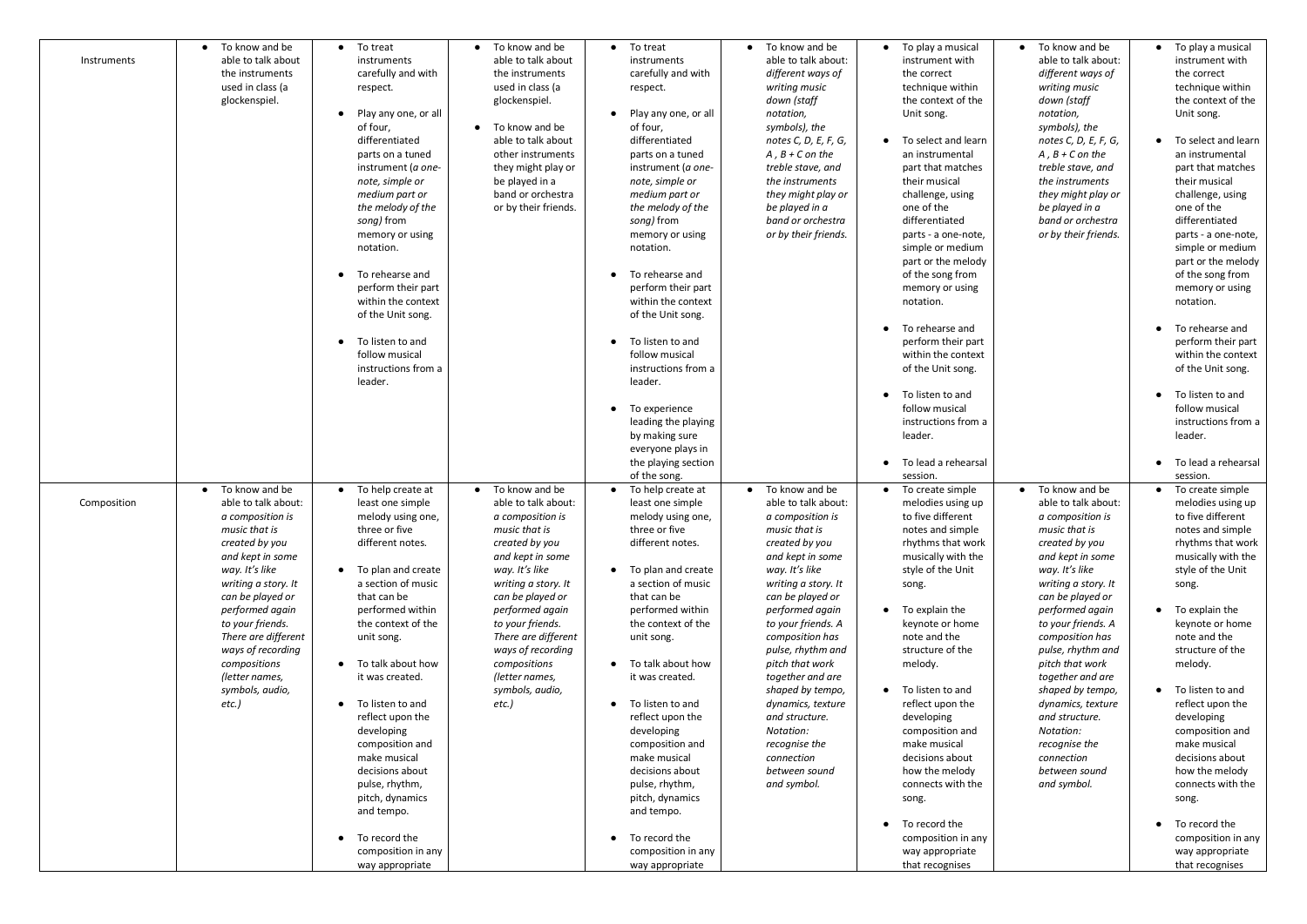|               |                     | that recognises                 |                     | that recognises         |                         | connection          |                         | connection            |
|---------------|---------------------|---------------------------------|---------------------|-------------------------|-------------------------|---------------------|-------------------------|-----------------------|
|               |                     | the connection                  |                     | the connection          |                         | between sound       |                         | between sound         |
|               |                     | between sound                   |                     | between sound           |                         | and symbol (e.g.    |                         | and symbol (e.g.      |
|               |                     | and symbol (e.g.                |                     | and symbol (e.g.        |                         | graphic/pictorial   |                         | graphic/pictorial     |
|               |                     |                                 |                     | graphic/pictorial       |                         |                     |                         |                       |
|               |                     | graphic/pictorial               |                     |                         |                         | notation).          |                         | notation).            |
|               |                     | notation)                       |                     | notation).              |                         |                     |                         |                       |
|               | To know and be      | To choose what to               | • To know and be    | • To choose what to     | • To know and be        | To choose what to   | • To know and be        | • To choose what to   |
| Performing    | able to talk about: | perform and                     | able to talk about: | perform and             | able to talk about:     | perform and         | able to talk about:     | perform and           |
|               | performing is       | create a                        | performing is       | create a                | performing is           | create a            | performing is           | create a              |
|               | sharing music with  | programme.                      | sharing music with  | programme.              | sharing music with      | programme.          | sharing music with      | programme.            |
|               | other people, an    |                                 | other people, an    |                         | other people, an        |                     | an audience with        |                       |
|               | audience; a         | To communicate<br>$\bullet$     | audience; a         | • Present a musical     | audience; a             | To communicate      | belief, a               | • To communicate      |
|               | performance         | the meaning of                  | performance         | performance             | performance             | the meaning of      | performance             | the meaning of        |
|               | doesn't have to be  | the words and                   | doesn't have to be  | designed to             | doesn't have to be      | the words and       | doesn't have to be      | the words and         |
|               | a drama! It can be  | clearly articulate              | a drama! It can be  | capture the             | a drama! It can be      | clearly articulate  | a drama! It can be      | clearly articulate    |
|               | to one person or to | them.                           | to one person or to | audience.               | to one person or to     | them.               | to one person or to     | them.                 |
|               | each other; You     |                                 | each other; You     |                         | each other; You         |                     | each other,             |                       |
|               | need to know and    | To talk about the<br>$\bullet$  | need to know and    | • To communicate        | need to know and        | To talk about the   | everything that         | • To talk about the   |
|               | have planned        | best place to be                | have planned        | the meaning of          | have planned            | venue and how to    | will be performed       | venue and how to      |
|               | everything that     | when performing                 | everything that     | the words and           | everything that         | use it to best      | must be planned         | use it to best        |
|               | will be performed;  | and how to stand                | will be performed;  | clearly articulate      | will be performed;      | effect.             | and learned, you        | effect.               |
|               |                     |                                 |                     |                         |                         |                     |                         |                       |
|               | You must sing or    | or sit.                         | You must sing or    | them.                   | You must sing or        |                     | must sing or rap        |                       |
|               | rap the words       |                                 | rap the words       |                         | rap the words           | To record the       | the words clearly       | • To record the       |
|               | clearly and play    | To record the<br>$\bullet$      | clearly and play    | • To talk about the     | clearly and play        | performance and     | and play with           | performance and       |
|               | with confidence; A  | performance and                 | with confidence; A  | best place to be        | with confidence; A      | compare it to a     | confidence, a           | compare it to a       |
|               | performance can     | say how they were               | performance can     | when performing         | performance can         | previous            | performance can         | previous              |
|               | be a special        | feeling, what they              | be a special        | and how to stand        | be a special            | performance.        | be a special            | performance.          |
|               | occasion and        | were pleased with,              | occasion and        | or sit.                 | occasion and            |                     | occasion and            |                       |
|               | involve an          | what they would                 | involve an          |                         | involve an              | To discuss and talk | involve an              | • To discuss and talk |
|               | audience including  | change and why.                 | audience including  | $\bullet$ To record the | audience including      | musically about it: | audience including      | musically about it:   |
|               | of people you       |                                 | of people you       | performance and         | of people you           | "what went          | of people you           | "what went            |
|               | don't know; It is   |                                 | don't know; It is   | say how they were       | don't know; It is       | well?"/"it would    | don't know, it is       | well?"/"it would      |
|               | planned and         |                                 | planned and         | feeling, what they      | planned and             | have been better    | planned and             | have been better      |
|               | different for each  |                                 | different for each  | were pleased with,      | different for each      | if"                 | different for each      | if"                   |
|               | occasion; and it    |                                 | occasion; and it    | what they would         | occasion; and it        |                     | occasion and a          |                       |
|               | involves            |                                 | involves            | change and why.         | involves                |                     | performance             |                       |
|               | communicating       |                                 | communicating       |                         | communicating           |                     | involves                |                       |
|               | feelings, thoughts  |                                 | feelings, thoughts  |                         | feelings, thoughts      |                     | communicating,          |                       |
|               | and ideas about     |                                 | and ideas about     |                         | and ideas about         |                     | ideas, thoughts         |                       |
|               | the song/music.     |                                 | the song/music.     |                         | the song/music.         |                     | and feeling about       |                       |
|               |                     |                                 |                     |                         |                         |                     | the song/music.         |                       |
|               | To know and be      | To improvise using<br>$\bullet$ | • To know and be    | • To improvise using    | • To know and be        | To improvise using  | To know and be          | • To improvise using  |
|               |                     |                                 |                     |                         |                         |                     |                         |                       |
| Improvisation | able to talk about  | instruments in the              | able to talk about  | instruments in the      | able to talk about      | instruments in the  | able to talk about      | instruments in the    |
|               | improvisation:      | context of the                  | improvisation:      | context of the          | improvisation:          | context of the      | improvisation:          | context of the        |
|               | Improvisation is    | song they are                   | Improvisation is    | song they are           | <i>improvisation is</i> | song they are       | <i>improvisation is</i> | song they are         |
|               | making up your      | learning to                     | making up your      | learning to             | making up your          | learning to         | making up your          | learning to           |
|               | own tunes on the    | perform.                        | own tunes on the    | perform.                | own tunes on the        | perform.            | own tunes on the        | perform.              |
|               | spot. When          |                                 | spot. When          |                         | spot. When              |                     | spot. When              |                       |
|               | someone             |                                 | someone             |                         | someone                 |                     | someone                 |                       |
|               | improvises, they    |                                 | improvises, they    |                         | improvises, they        |                     | improvises, they        |                       |
|               | make up their own   |                                 | make up their own   |                         | make up their own       |                     | make up their own       |                       |
|               | tune that has       |                                 | tune that has       |                         | tune that has           |                     | tune that has           |                       |
|               | never been heard    |                                 | never been heard    |                         | never been heard        |                     | never been heard        |                       |
|               | before. It is not   |                                 | before. It is not   |                         | before. It is not       |                     | before. It is not       |                       |
|               | written down and    |                                 | written down and    |                         | written down and        |                     | written down and        |                       |
|               | belongs to them;    |                                 | belongs to them;    |                         | belongs to them,        |                     | belongs to them,        |                       |
|               | To know that        |                                 | To know that        |                         | To know that            |                     | To know that            |                       |
|               | using one or two    |                                 | using one or two    |                         | using one or two        |                     | using one, two or       |                       |
|               | notes confidently   |                                 | notes confidently   |                         | notes confidently       |                     | three notes             |                       |
|               | is better than      |                                 | is better than      |                         | is better than          |                     | confidently is          |                       |
|               |                     |                                 | using five; and to  |                         |                         |                     | better than using       |                       |
|               | using five; and to  |                                 |                     |                         | using five, To          |                     |                         |                       |
|               | know that if you    |                                 | know that if you    |                         | know that if you        |                     | five, To know that      |                       |